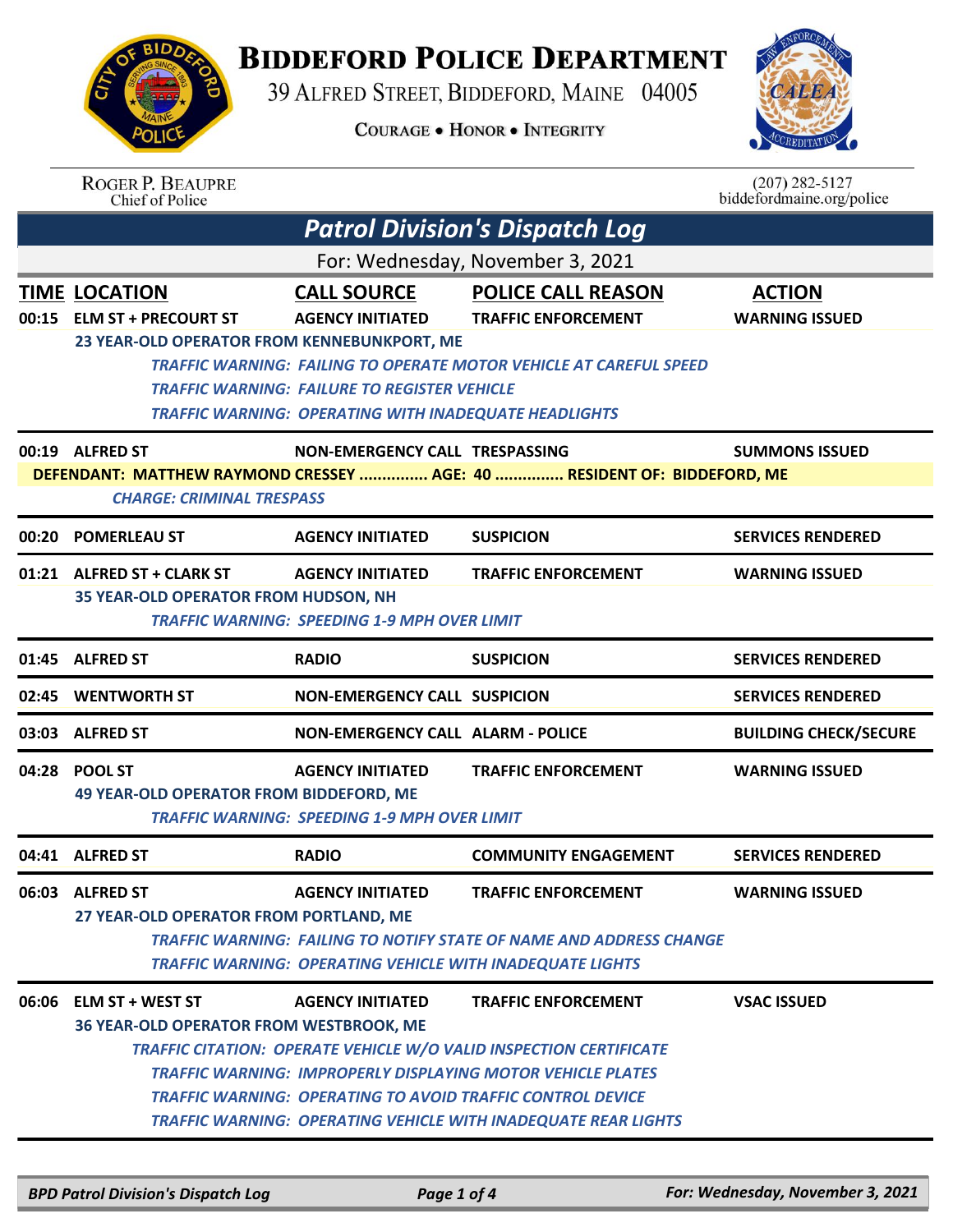| <b>TIME LOCATION</b><br>07:02 BOULDER WAY                                                                   | <b>CALL SOURCE</b><br>NON-EMERGENCY CALL OUT FOR FOLLOW UP                       | <b>POLICE CALL REASON</b>              | <b>ACTION</b><br><b>SERVICES RENDERED</b> |
|-------------------------------------------------------------------------------------------------------------|----------------------------------------------------------------------------------|----------------------------------------|-------------------------------------------|
| 07:10 ALFRED ST                                                                                             | NON-EMERGENCY CALL HARASSMENT                                                    |                                        | <b>SERVICES RENDERED</b>                  |
| 07:14 SOUTH ST                                                                                              | <b>NON-EMERGENCY CALL CHECK WELFARE</b>                                          |                                        | <b>DISPATCH HANDLED</b>                   |
| 08:00 ELM ST + SPRUCE ST                                                                                    | <b>NON-EMERGENCY CALL BOLO</b>                                                   |                                        | <b>NEGATIVE CONTACT</b>                   |
| 08:05 ELM ST + MASON ST                                                                                     | NON-EMERGENCY CALL ARTICLES LOST/FOUND                                           |                                        | <b>DISPATCH HANDLED</b>                   |
| 08:08 HILL ST + PARKER RIDGE RD<br>33 YEAR-OLD OPERATOR FROM WEYMOUTH, MA                                   | <b>AGENCY INITIATED</b><br><b>TRAFFIC WARNING: SPEEDING 10-14 MPH OVER LIMIT</b> | <b>TRAFFIC ENFORCEMENT</b>             | <b>WARNING ISSUED</b>                     |
| 08:11 CHADWICK PL                                                                                           | NON-EMERGENCY CALL PARKING COMPLAINT                                             |                                        | <b>GONE ON ARRIVAL</b>                    |
| 08:26 SOUTH ST                                                                                              | <b>AGENCY INITIATED</b>                                                          | <b>PAPERWORK</b>                       | <b>PAPERWORK NOT SERVED</b>               |
| 08:42 MIDDLE ST                                                                                             | <b>WALK-IN AT STATION</b>                                                        | <b>ASSIST OTHER AGENCY</b>             | <b>SERVICES RENDERED</b>                  |
| 08:45 YORK ST<br>DEFENDANT: KEVIN T GOBEIL  AGE: 55  RESIDENT OF: SACO, ME<br><b>CHARGE: WARRANT ARREST</b> | NON-EMERGENCY CALL WARRANT ARREST                                                |                                        | <b>ARREST(S) MADE</b>                     |
| 08:48 BRADBURY ST                                                                                           | <b>E-911 CALL</b>                                                                | 911 MISUSE                             | <b>NEGATIVE CONTACT</b>                   |
| 08:53 GOOCH ST                                                                                              | <b>NON-EMERGENCY CALL ALARM - POLICE</b>                                         |                                        | <b>FALSE ALARM</b>                        |
| 09:00 ALFRED ST                                                                                             | <b>NON-EMERGENCY CALL THEFT</b>                                                  |                                        | <b>REPORT TAKEN</b>                       |
| 09:10 MAY ST                                                                                                | <b>NON-EMERGENCY CALL CIVIL COMPLAINT</b>                                        |                                        | <b>DISPATCH HANDLED</b>                   |
| 09:11 GRAHAM ST                                                                                             | <b>WALK-IN AT STATION</b>                                                        | <b>PAPERWORK</b>                       | <b>SERVICES RENDERED</b>                  |
| 09:25 MAIN ST                                                                                               | <b>AGENCY INITIATED</b>                                                          | <b>COMMUNITY ENGAGEMENT</b>            | <b>NO VIOLATION</b>                       |
| 09:39 ELM ST                                                                                                | NON-EMERGENCY CALL CIVIL COMPLAINT                                               |                                        | <b>CIVIL COMPLAINT</b>                    |
| 10:18 MEDICAL CENTER DR                                                                                     | NON-EMERGENCY CALL HARASSMENT                                                    |                                        | <b>SERVICES RENDERED</b>                  |
| 10:53 HARRISON AVE                                                                                          | <b>NON-EMERGENCY CALL SUSPICION</b>                                              |                                        | <b>NEGATIVE CONTACT</b>                   |
| 11:09 RAYMOND ST                                                                                            | <b>AGENCY INITIATED</b>                                                          | <b>ANIMAL COMPLAINT</b>                | <b>SERVICES RENDERED</b>                  |
| 11:10 ELM ST                                                                                                | <b>NON-EMERGENCY CALL SUSPICION</b>                                              |                                        | <b>SERVICES RENDERED</b>                  |
| 11:17 MAIN ST                                                                                               | <b>WALK-IN AT STATION</b>                                                        | <b>ARTICLES LOST/FOUND</b>             | <b>REPORT TAKEN</b>                       |
| 11:20 JEFFERSON ST                                                                                          | <b>E-911 CALL</b>                                                                | <b>SUSPICION</b>                       | <b>SERVICES RENDERED</b>                  |
| 11:31 SUMMER ST                                                                                             | <b>OTHER</b>                                                                     | <b>PAPERWORK</b>                       | <b>SERVICES RENDERED</b>                  |
| 11:41 ELM ST                                                                                                | E-911 CALL                                                                       | 911 MISUSE                             | <b>SERVICES RENDERED</b>                  |
| 11:55 FOSS ST                                                                                               |                                                                                  | NON-EMERGENCY CALL DOMESTIC COMPLAINTS | <b>REPORT TAKEN</b>                       |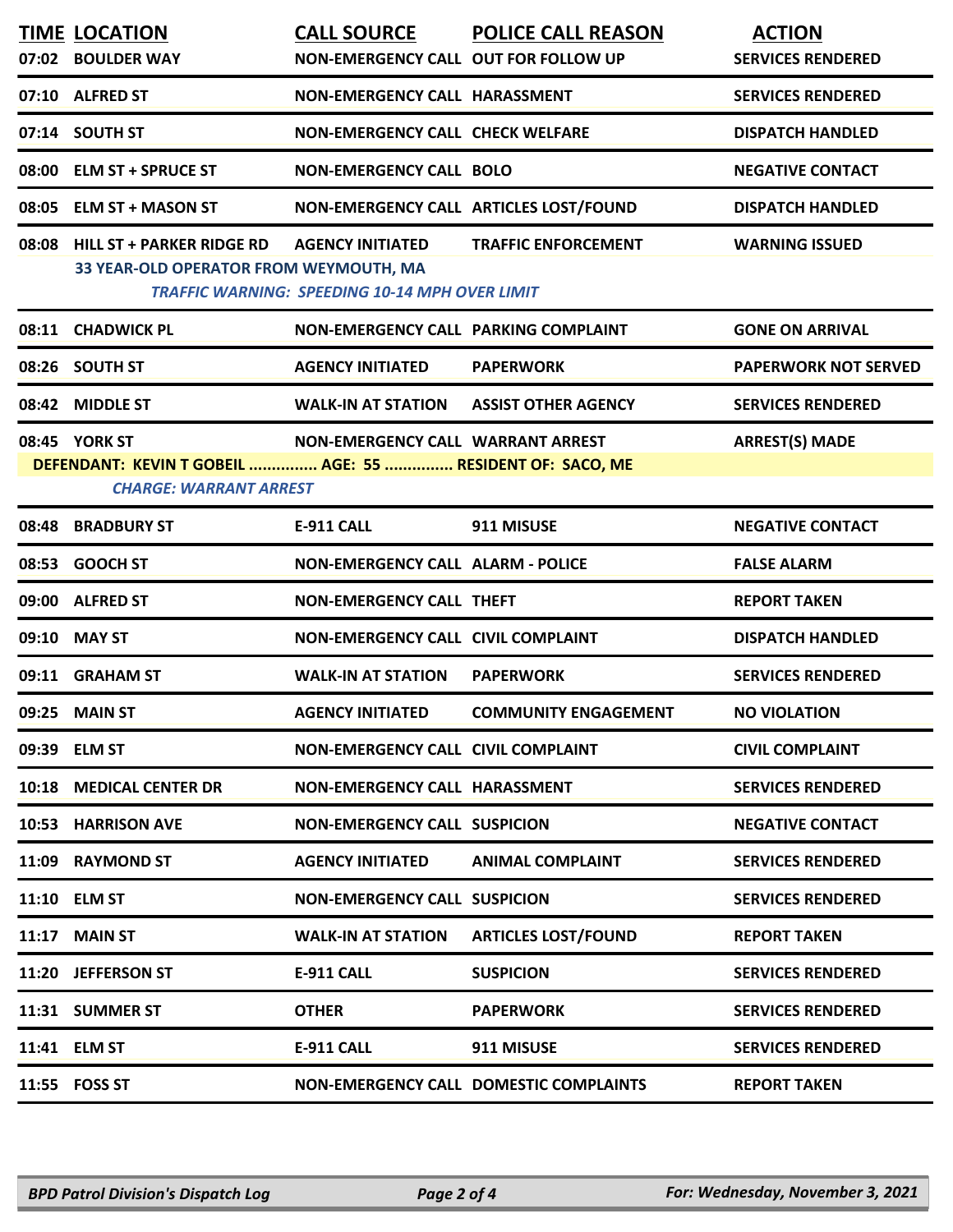| 12:20 | <b>TIME LOCATION</b><br><b>POOL ST + BLANDINGS WAY</b><br>21 YEAR-OLD OPERATOR FROM WINTHROP, ME | <b>CALL SOURCE</b><br><b>AGENCY INITIATED</b><br><b>TRAFFIC WARNING: SPEEDING 10-14 MPH OVER LIMIT</b>     | <b>POLICE CALL REASON</b><br><b>TRAFFIC ENFORCEMENT</b>                                                                                         | <b>ACTION</b><br><b>WARNING ISSUED</b> |
|-------|--------------------------------------------------------------------------------------------------|------------------------------------------------------------------------------------------------------------|-------------------------------------------------------------------------------------------------------------------------------------------------|----------------------------------------|
|       | 12:36 MAY ST + ROBERTS ST<br>18 YEAR-OLD OPERATOR FROM KENNEBUNKPORT, ME                         | <b>AGENCY INITIATED</b><br><b>TRAFFIC CITATION: SPEEDING 25-29 MPH OVER LIMIT</b>                          | <b>TRAFFIC ENFORCEMENT</b>                                                                                                                      | <b>VSAC ISSUED</b>                     |
|       | 12:41 ELM ST + MASON ST<br><b>45 YEAR-OLD OPERATOR FROM WINDHAM, ME</b>                          | <b>AGENCY INITIATED</b><br><b>TRAFFIC WARNING: SPEEDING 10-14 MPH OVER LIMIT</b>                           | <b>TRAFFIC ENFORCEMENT</b>                                                                                                                      | <b>WARNING ISSUED</b>                  |
|       | 12:45 SUMMER ST                                                                                  | <b>AGENCY INITIATED</b>                                                                                    | <b>PARKING COMPLAINT - 48 HOUR RU DISPATCH HANDLED</b>                                                                                          |                                        |
|       | 12:47 ST MARYS ST                                                                                | <b>AGENCY INITIATED</b>                                                                                    | <b>PARKING COMPLAINT</b>                                                                                                                        | <b>SERVICES RENDERED</b>               |
|       | 12:53 GEORGE ST + CLIFFORD ST                                                                    | <b>E-911 CALL</b>                                                                                          | <b>VEHICLE CRASH - POLICE ONLY</b>                                                                                                              | <b>SERVICES RENDERED</b>               |
|       | <b>12:58 PIKE ST</b>                                                                             | NON-EMERGENCY CALL TRESPASSING                                                                             |                                                                                                                                                 | <b>DISPATCH HANDLED</b>                |
| 12:59 | <b>MAIN ST</b>                                                                                   | NON-EMERGENCY CALL OUT FOR FOLLOW UP                                                                       |                                                                                                                                                 | <b>SERVICES RENDERED</b>               |
|       | 13:21 GEORGE ST                                                                                  | <b>AGENCY INITIATED</b>                                                                                    | <b>ANIMAL COMPLAINT</b>                                                                                                                         | <b>NEGATIVE CONTACT</b>                |
|       | 13:28 ELM ST                                                                                     | <b>NON-EMERGENCY CALL SUSPICION</b>                                                                        |                                                                                                                                                 | <b>UNFOUNDED</b>                       |
| 13:49 | <b>TIGER WAY</b>                                                                                 | <b>NON-EMERGENCY CALL SUSPICION</b>                                                                        |                                                                                                                                                 | <b>REPORT TAKEN</b>                    |
|       | 14:08 SOUTH ST                                                                                   | <b>AGENCY INITIATED</b>                                                                                    | <b>ASSIST CITIZEN</b>                                                                                                                           | <b>SERVICES RENDERED</b>               |
|       | 14:24 ELM ST                                                                                     | NON-EMERGENCY CALL OUT FOR FOLLOW UP                                                                       |                                                                                                                                                 | <b>SERVICES RENDERED</b>               |
| 14:27 | <b>OAK RIDGE RD</b>                                                                              | <b>AGENCY INITIATED</b>                                                                                    | <b>ANIMAL COMPLAINT</b>                                                                                                                         | <b>WARNING ISSUED</b>                  |
|       | 14:42 MEDICAL CENTER DR                                                                          | <b>NON-EMERGENCY CALL ASSAULT</b><br><b>CHARGE: ASSAULT ON AN EMERGENCY MEDICAL CARE PROVIDER (FELONY)</b> | DEFENDANT: BRITTANY N REAGAN  AGE: 28  RESIDENT OF: LYMAN, ME                                                                                   | <b>SUMMONS ISSUED</b>                  |
|       | 15:48 ALFRED ST                                                                                  |                                                                                                            | NON-EMERGENCY CALL MOTOR VEHICLE THEFT                                                                                                          | <b>SERVICES RENDERED</b>               |
|       | 16:31 ALFRED ST                                                                                  | <b>WALK-IN AT STATION</b>                                                                                  | <b>ALL OTHER</b>                                                                                                                                | <b>SERVICES RENDERED</b>               |
|       | 16:42 ELM ST                                                                                     | NON-EMERGENCY CALL OUT FOR FOLLOW UP                                                                       |                                                                                                                                                 | <b>SERVICES RENDERED</b>               |
|       | 16:46 BANKS LN                                                                                   | NON-EMERGENCY CALL ANIMAL COMPLAINT                                                                        |                                                                                                                                                 | <b>REFERRED OTHER AGENCY</b>           |
|       | 16:58 GRAHAM ST + ALFRED ST                                                                      | <b>CHARGE: OPERATE WHILE LICENSE SUSPENDED OR REVOKED, PRIOR</b>                                           | NON-EMERGENCY CALL ASSIST: VEHICLE CRASH - FIRE / EMS SUMMONS ISSUED<br>DEFENDANT: HEATHER LEE SIDEBOTHAM  AGE: 31  RESIDENT OF: SPRINGVALE, ME |                                        |
|       | 16:58 ALFRED ST                                                                                  | E-911 CALL                                                                                                 | <b>SUSPICION</b>                                                                                                                                | <b>SERVICES RENDERED</b>               |
|       | 17:38 FOREST ST                                                                                  | <b>NON-EMERGENCY CALL CIVIL COMPLAINT</b>                                                                  |                                                                                                                                                 | <b>SERVICES RENDERED</b>               |
|       | 18:32 MAIN ST + YORK ST                                                                          | <b>AGENCY INITIATED</b>                                                                                    | <b>COMMUNITY ENGAGEMENT</b>                                                                                                                     | <b>SERVICES RENDERED</b>               |